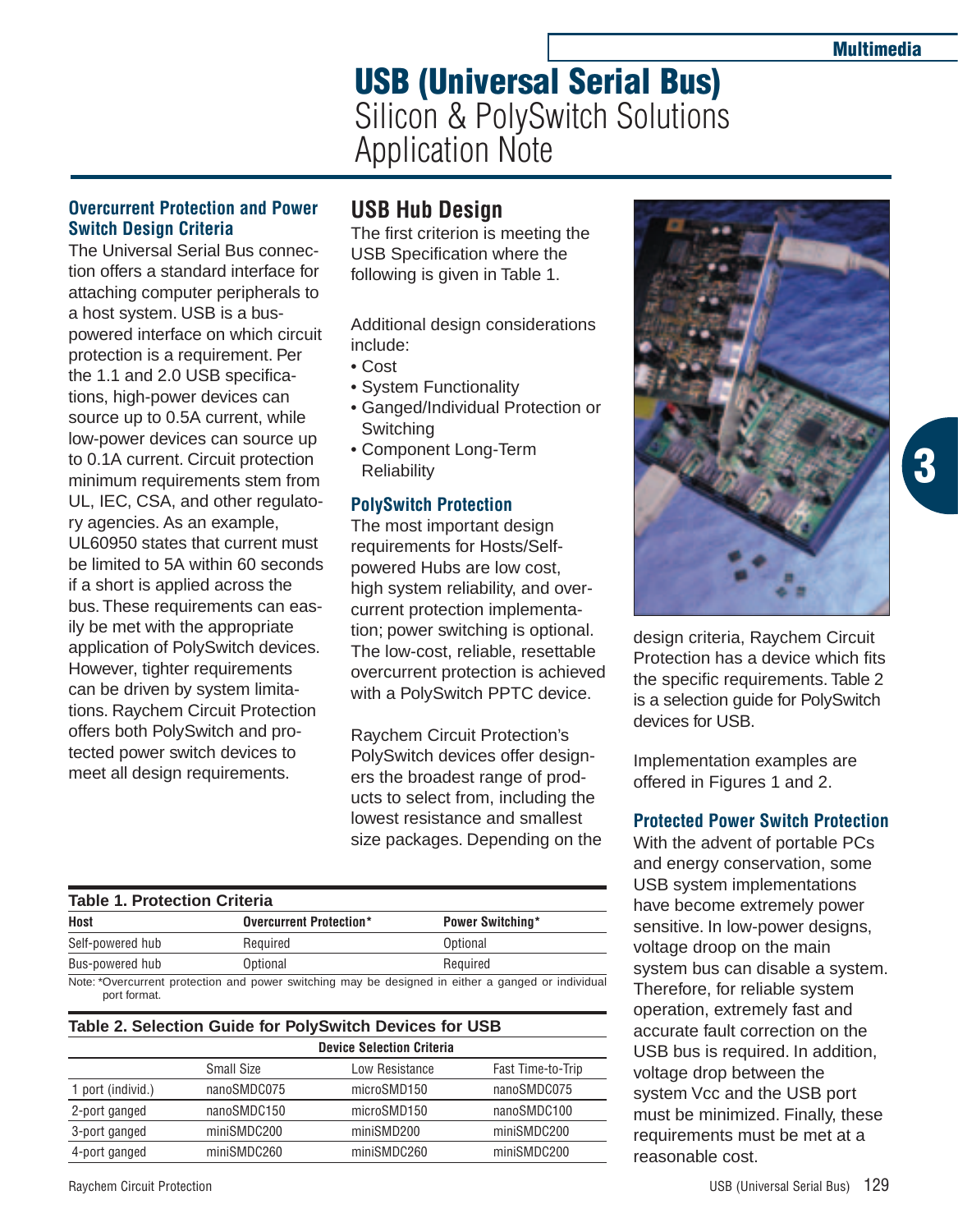

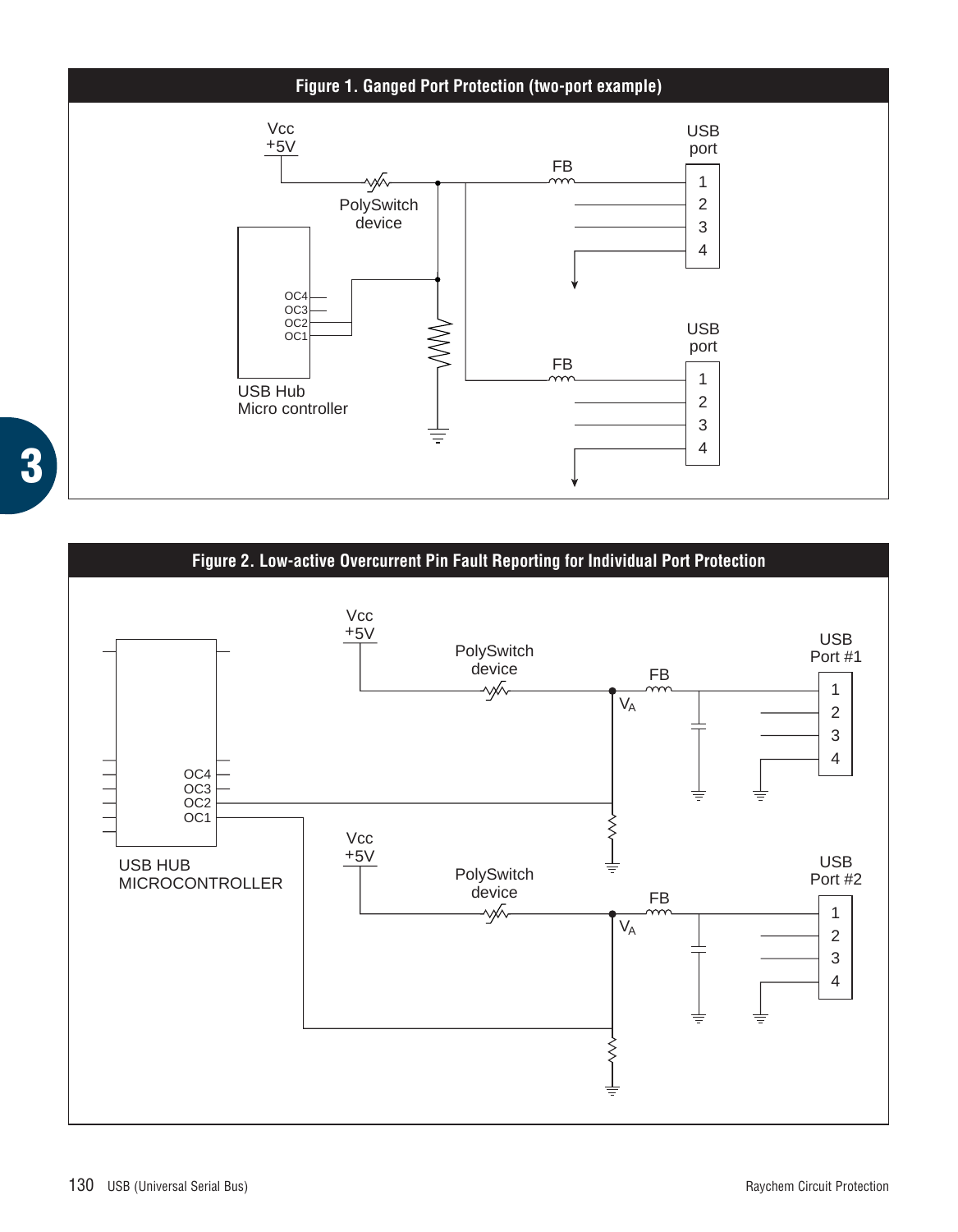**3**

Raychem Circuit Protection has developed a line of active silicon protected power switches to meet these requirements. These power switches offer:

- Extremely fast trip time
- Extremely sensitive overcurrent sensing
- Low series resistance that drops with input voltage
- Individual port control
- Integrated anti-nuisance tripping circuitry
- Integrated off-board components
- UL recognition

A selection guide for Raychem Circuit Protection's protected power switches is offered in Table 3. Implementation examples are offered in Figures 3 and 4.

| Table 3. Selection Guide to Protected Power Switches |              |                |  |  |
|------------------------------------------------------|--------------|----------------|--|--|
| Host                                                 | No. of ports | <b>Device</b>  |  |  |
| Self-Powered Hub                                     | 1/2          | RYC8600 Series |  |  |
|                                                      |              | RYC8600 Series |  |  |
| <b>Bus-Powered Hub</b>                               |              | RYC8600 Series |  |  |
| <b>Peripheral Devices</b>                            |              | RYC8600 Series |  |  |



\*This design is popular in Desktop PCs and Notebook PCs with two ports.